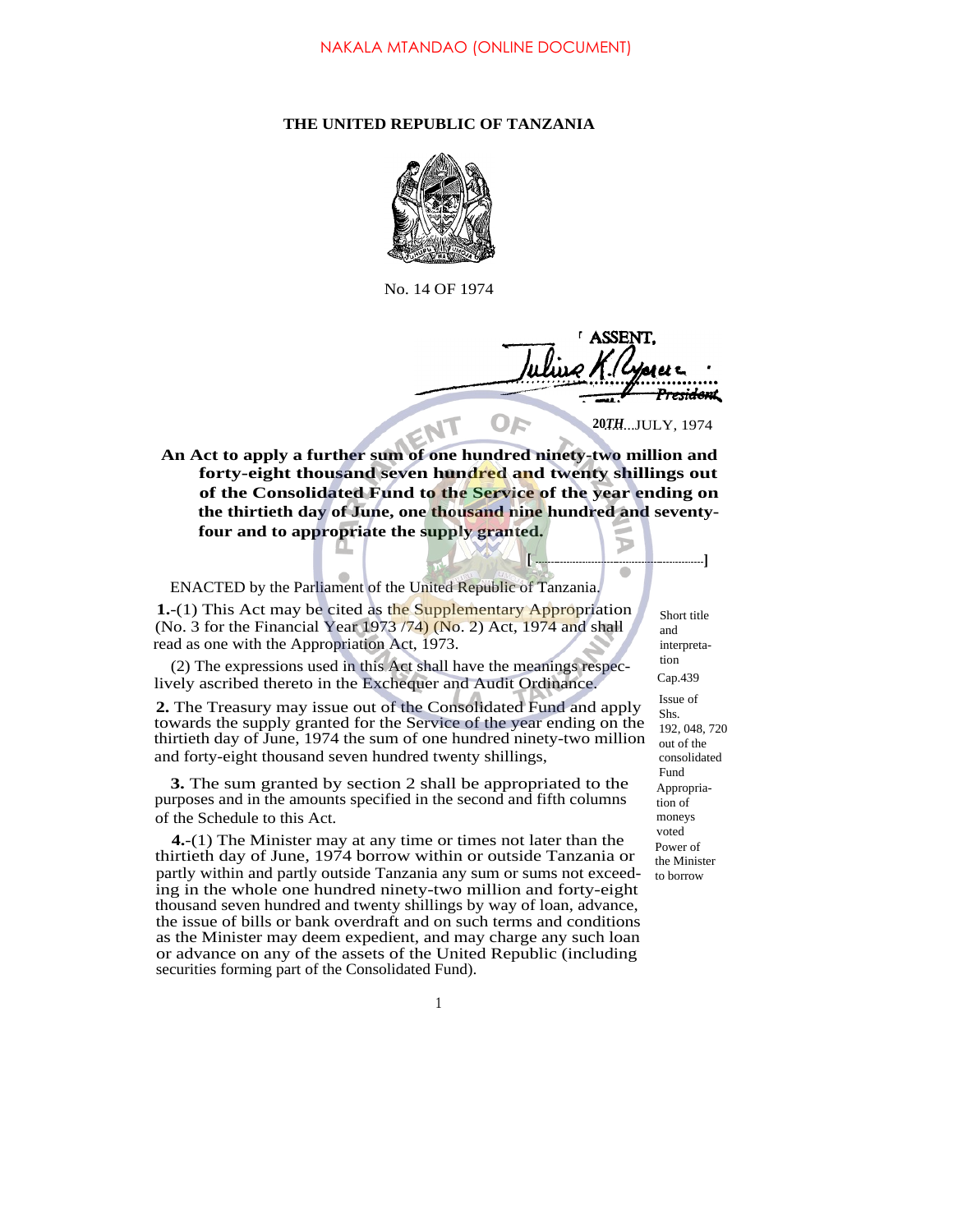(2) Any money borrowed under this section shall be placed to the credit of the exchequer account and shall form part of the Consolidated Fund, and be available in any manner in which such Fund is available.

(3) Any money borrowed under this section shall be subject to repayment not later than thirty-first day of October, 1974 and any sum required for the repayment of any money so borrowed, and of any interest payable thereon, shall be charged on and paid out of the Consolidated Fund.

|      |                                                                                                         |                             | <b>SUPPLY</b> |            |
|------|---------------------------------------------------------------------------------------------------------|-----------------------------|---------------|------------|
| Vote |                                                                                                         | <b>Recurent Development</b> |               |            |
| No.  | Ambit                                                                                                   | Expenditure Expenditure     |               | Total      |
| 1    | 2                                                                                                       |                             |               | 5          |
|      |                                                                                                         | Shs.                        | Shs.          | Shs.       |
|      | 34. The expenses of the Ministry of Foreign Affairs                                                     | 2,091,500                   |               | 2,091,500  |
|      | 37. The expenses of Prime Minister's and Second Vice-<br>President's Office                             | 20,578,665                  |               | 20,578,665 |
|      | 38. The development expenditure of Defence                                                              |                             | 41,039,035    | 41,039,035 |
|      | 39. The expenses and development expenditure of the Ministry of Defence and National Service            | 8,410,000                   | 306,000       | 8,716,000  |
|      | 44. The expenses of the Ministry of Economic Affairs<br>and Development Planning                        | 519,036                     |               | 519,036    |
|      | 46. The expenses and development expenditure of the<br>Ministry of National Education                   | 13,509,747                  | 26,297        | 13,536,044 |
|      | 48. The development expenditure of the Ministry of<br>Communications and Works                          |                             | 7,000,000     | 7,000,000  |
|      | 49. The expences and development expenditure of the<br>Ministry of Lands, Housing and Urban Development | 707,560                     | 12,037,000    | 12,744,560 |
|      | 50. The expenses and development expenditure of the<br>Ministry of Finance                              | 3,000,800                   | 385,500       | 3,386,300  |
|      | 51. The expenses of the Ministry of Home Affairs                                                        | 20,768,297                  |               | 20,768,297 |
|      | 52. The expenses of the Ministry of Health                                                              | 12,760,237                  |               | 12,760,237 |
|      | 54. The expenses of the Unified Co-operative Service<br>Commission                                      | 53,100                      |               | 53,100     |
|      | 55. The expenses and development expenditure of the<br>Ministry of Natural Resources and Tourism        | 209,300                     | 700,000       | 909,300    |
|      | 57. The development expenditure of the Ministry of<br>Labour and Social Welfare                         |                             | 143,000       | 143,000    |
|      | 58. The expenses of Radio Tanzania<br>$\sim$                                                            | 1,203,200                   |               | 1,203,200  |
|      | 59. The development expenditure of the Ministry of<br>Capital Development                               |                             | 4,242,500     | 4,242,500  |
|      | 61. The expenses of the Ministry of Culture and Youth                                                   | 1,740,738                   |               | 1,740,738  |
|      | 70. The expenses and development expenditure of Arusha<br>Region                                        | 3,914,700                   | 1,600,000     | 5,514,700  |
|      | 71. The development expenditure of the Coast Region                                                     |                             | 400,000       | 400,000    |
|      | 72. The expenses and development expenditure of<br>Dodoma Region                                        | 5,774,150                   | 205,884       | 5,980,034  |
|      | 73. The development expenditure of 1ringa Region                                                        |                             | 226,800       | 226,800    |